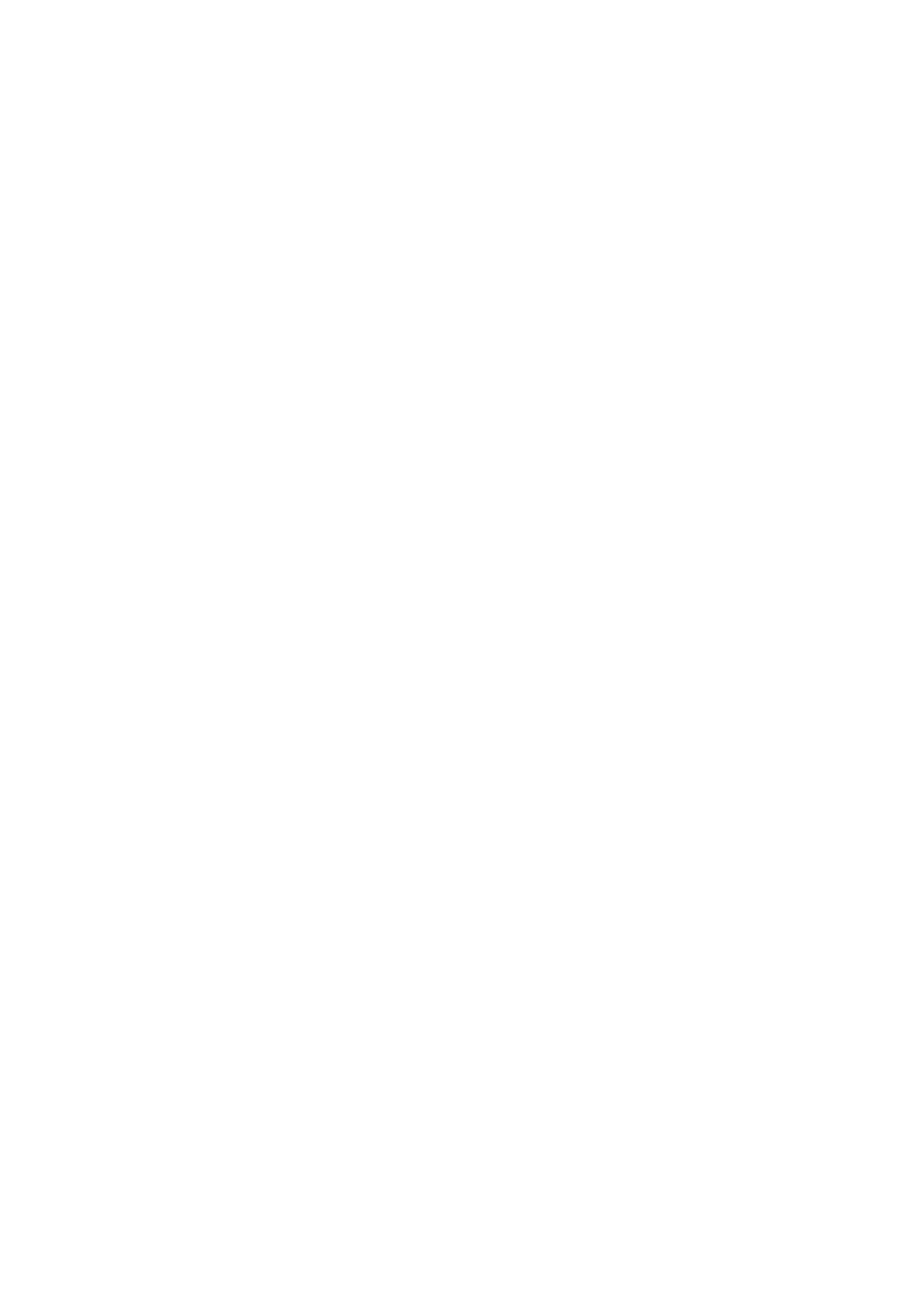

Australian Capital Territory

# **Firearms (Compensation) Regulations 2003**

**Subordinate Law SL2003-28** 

made under the

*Firearms Act 1996* 

## **Contents**

| Part 1 | <b>Preliminary</b>  |  |
|--------|---------------------|--|
|        | Name of regulations |  |
| 2      | Commencement        |  |
| 3      | Application of pt 2 |  |
| 4      | Expiry              |  |

Page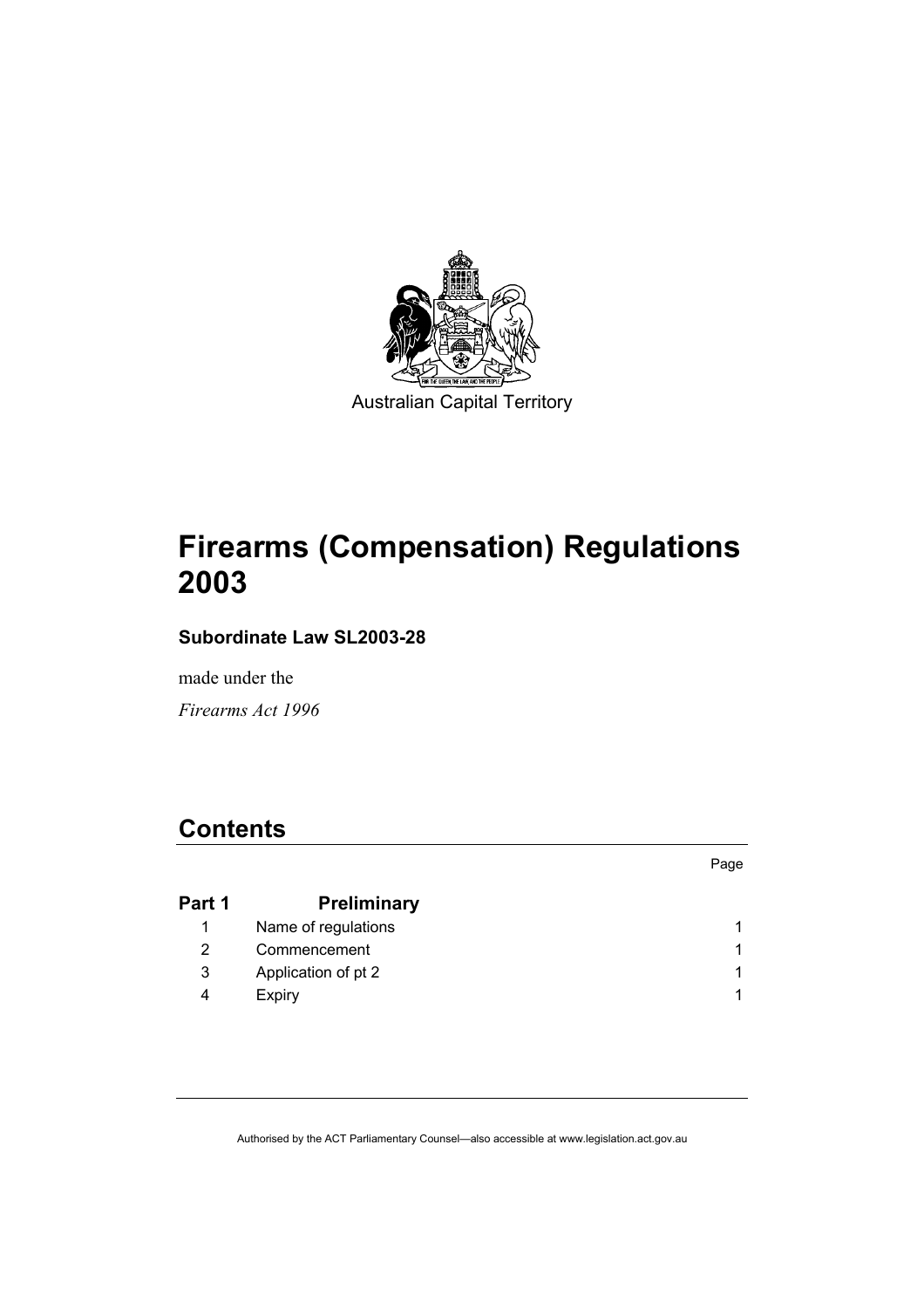Contents

|        |                                          | Page |
|--------|------------------------------------------|------|
| Part 2 | <b>Modification of Act, pt 12</b>        |      |
| 5      | Act modified-pt 2                        | 2    |
| 6      | Section 129                              | 2    |
| 7      | Section 135 (2)                          | 3    |
| 8      | New section 135A                         | 3    |
| 9      | Section 136                              | 5    |
| 10     | Section 137 (2)                          | 7    |
| 11     | New sections 137A and 137B               | 7    |
| 12     | Section 138 (2)                          | 9    |
| 13     | Section 139                              | 9    |
| 14     | Section 140                              | 10   |
| Part 3 | <b>Amendment of Firearms Regulations</b> |      |
| 15     | Regulations amended-pt 3                 | 11   |
| 16     | <b>Regulation 4</b>                      | 11   |
| 17     | Regulation 4 (b) to (f)                  | 11   |
| 18     | Regulation 29 $(2)$ $(a)$ $(ii)$         | 12   |

contents 2 Firearms (Compensation) Regulations 2003

SL2003-28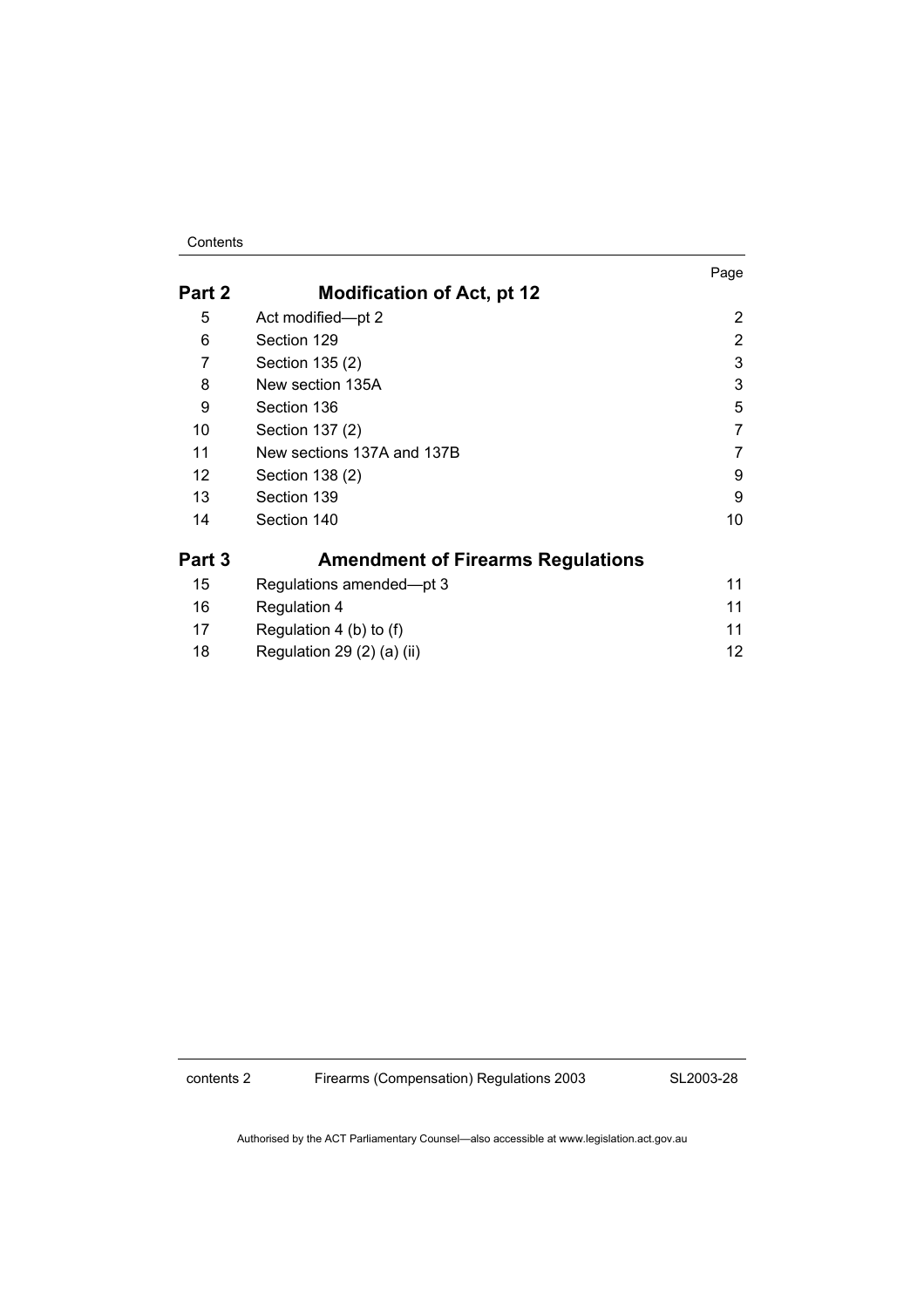## **Part 1** Preliminary

#### **1 Name of regulations**

These regulations are the *Firearms (Compensation) Regulations 2003*.

#### **2 Commencement**

These regulations commence on the day after their notification day.

*Note* The naming and commencement provisions automatically commence on the notification day (see Legislation Act, s 75 (1)).

### **3 Application of pt 2**

Part 2 applies in relation to a pistol, and an accessory or major part for a pistol, for which a person is entitled to compensation under the Act, part 12 (Transitional provisions).

### **4 Expiry**

These regulations expire on 1 July 2004.

SL2003-28

page 1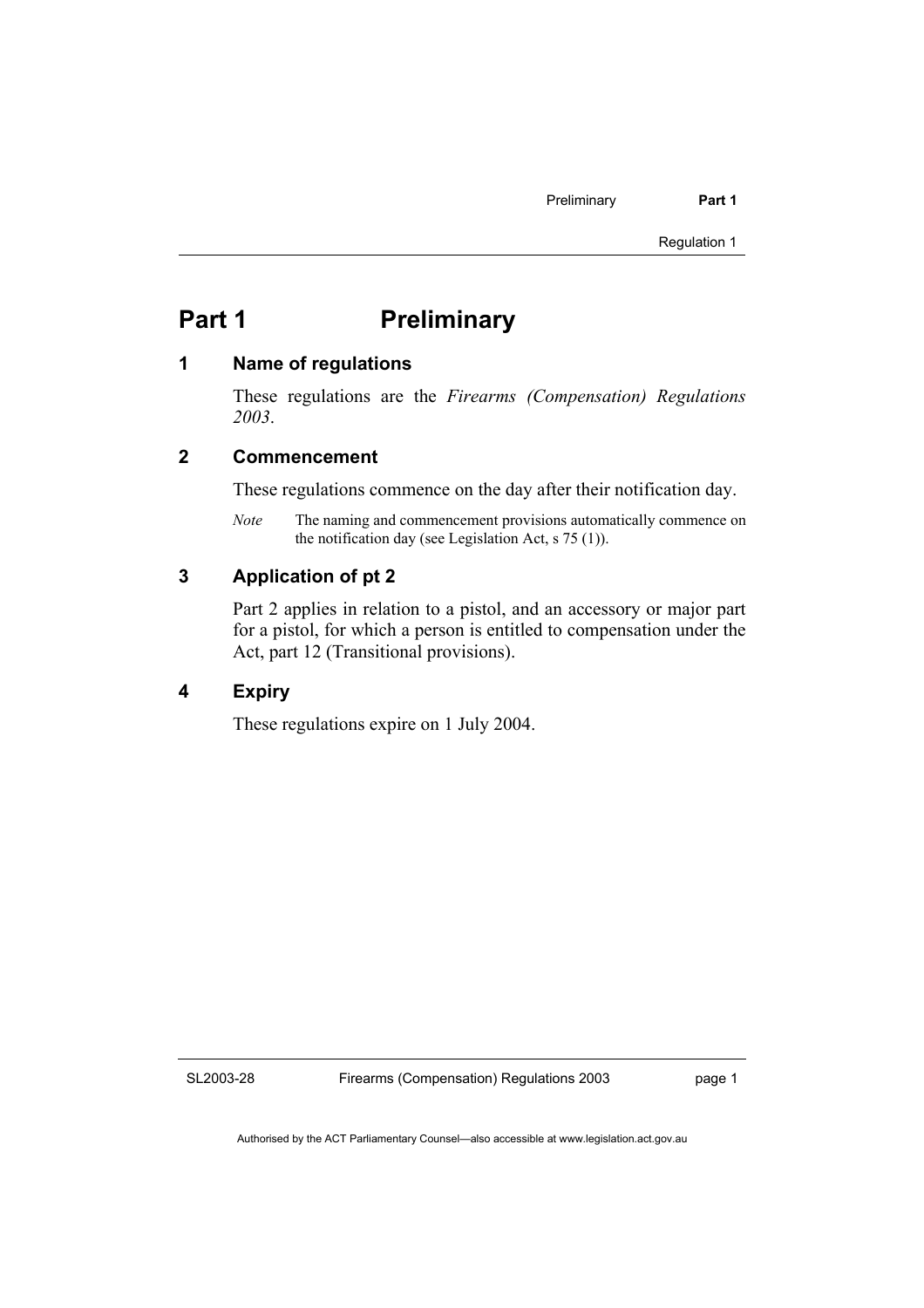Regulation 5

## **Part 2 Modification of Act, pt 12**

### **5 Act modified—pt 2**

This part modifies the *Firearms Act 1996*, part 12 (Transitional provisions).

#### **6 Section 129**

*substitute* 

#### **129 Definitions for pt 12**

In this part:

*accessory*, for a pistol, does not include a cap, jacket, carry bag, glove, safety glasses or a similar item.

*amnesty period* means the period after 30 June 2003 and before 1 January 2004.

*major part*, for a pistol, includes a slide, barrel, revolving chamber, trigger assembly, frame and magazine.

*National Valuation List* means a National Valuation List, as amended from time to time, on the web site at www.handgunbuyback.gov.au.

*valuation list*, for a pistol, or an accessory or major part for a pistol, means the National Valuation List (if any) applying to the pistol, accessory or major part.

*valuation panel* means the panel established under section 140.

page 2 Firearms (Compensation) Regulations 2003

SL2003-28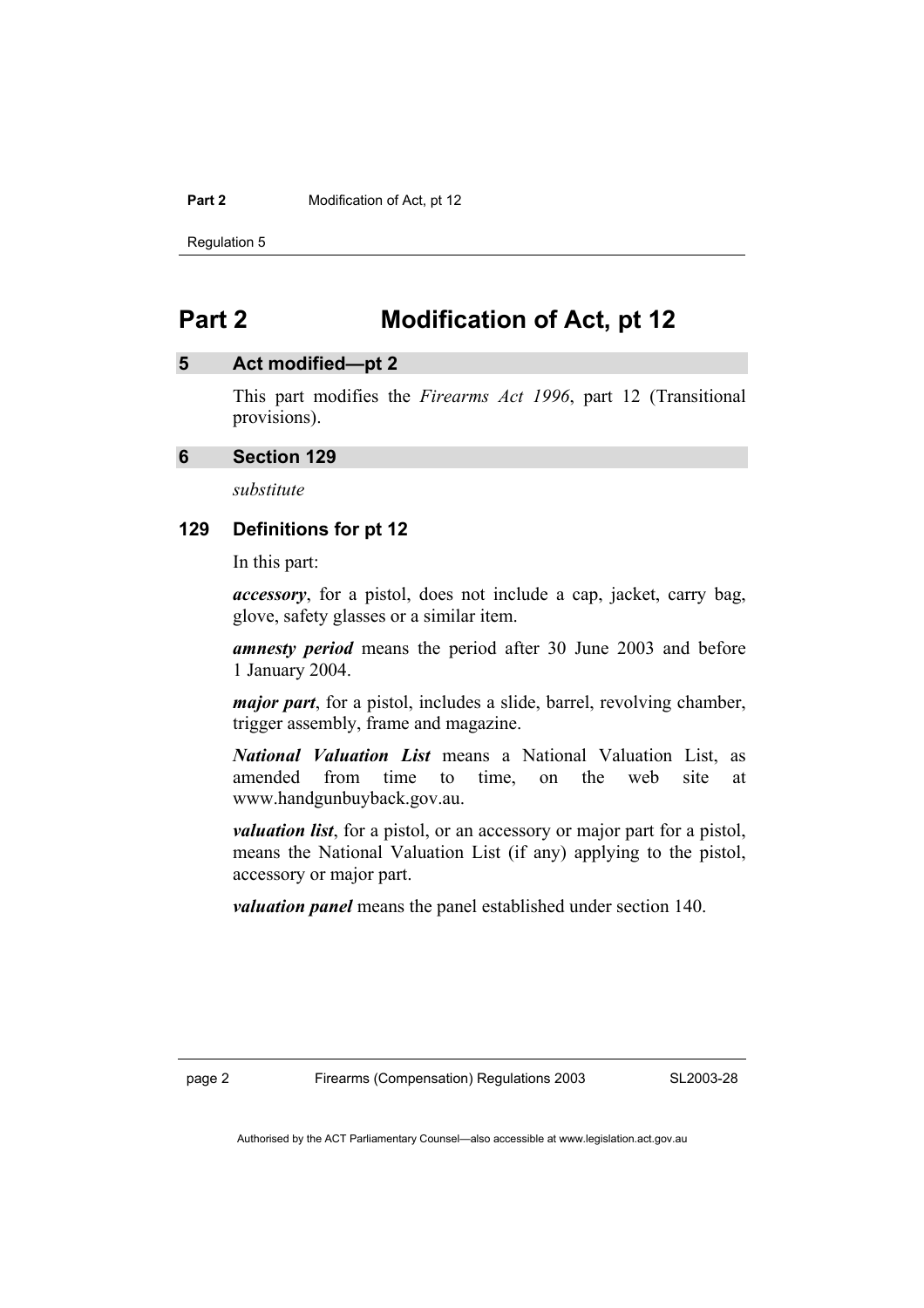Regulation 7

#### **7 Section 135 (2)**

*substitute* 

- (2) The person is entitled to payment of the following amount of compensation for the pistol:
	- (a) if a valuation list applies to the pistol—the amount worked out in accordance with the list; or
	- (b) if a valuation list does not apply to the pistol—the amount assessed by the valuation panel.
- (3) However, if a valuation list applies to the pistol and the person asks a police officer to arrange for the pistol's value to be assessed by the valuation panel, the person is entitled to payment of the amount of compensation assessed by the valuation panel.

#### **8 New section 135A**

*insert* 

#### **135A Compensation for surrendered accessories and major parts—licensed pistol shooters**

(1) In this section:

*related item*, for a person, means—

- (a) a major part of, or a major part designed for use with, a pistol for which the person is entitled to compensation under section 135; or
- (b) an accessory (including a special holster) that is—
	- (i) specific to a pistol for which the person is entitled to compensation under section 135; and
	- (ii) directly related to the person's participation in pistol shooting; or

SL2003-28

Firearms (Compensation) Regulations 2003

page 3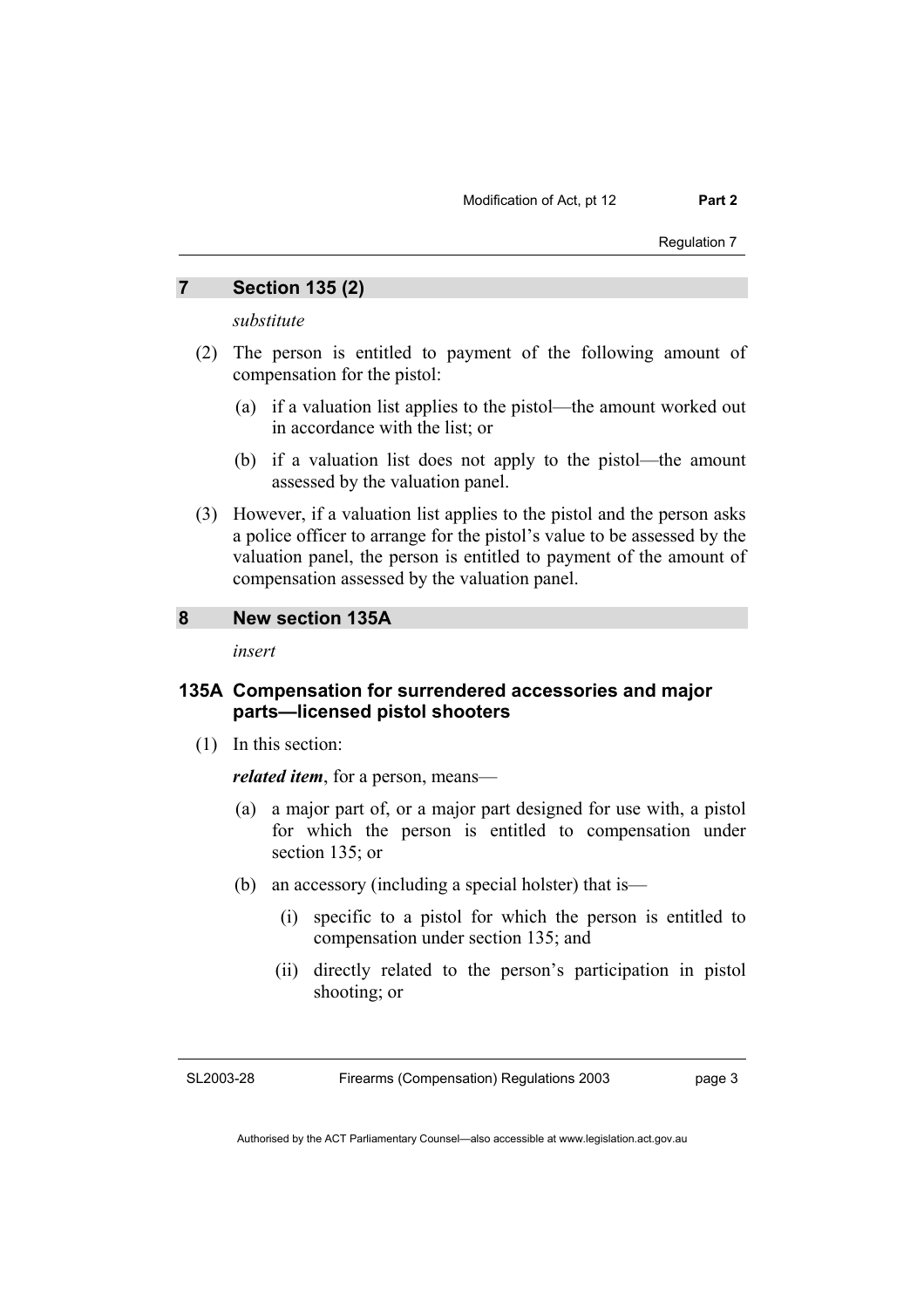Regulation 8

- (c) a major part of, or major part designed for use with, a prohibited pistol that is no longer owned by the person but that has been registered in the person's name.
- (2) This section applies to a person if—
	- (a) section 135 applies to the person; and
	- (b) the person surrenders a related item owned by the person to a police officer during the amnesty period.
- (3) The person is entitled to payment of the following amount of compensation for the related item:
	- (a) if a valuation list applies to the item—the amount worked out in accordance with the list; or
	- (b) if a valuation list does not apply to the item—the amount assessed by the valuation panel.
- (4) However, if a valuation list applies to the item but the person asks a police officer to arrange for the item's value to be assessed by the valuation panel, the person is entitled to payment of the amount of compensation assessed by the valuation panel.
- (5) For this section, the person or a police officer may ask the valuation panel to decide whether a thing is a related item for the person.
- (6) The valuation panel's decision applies to the working out of the amount of compensation to which the person is entitled to under this section.

page 4 Firearms (Compensation) Regulations 2003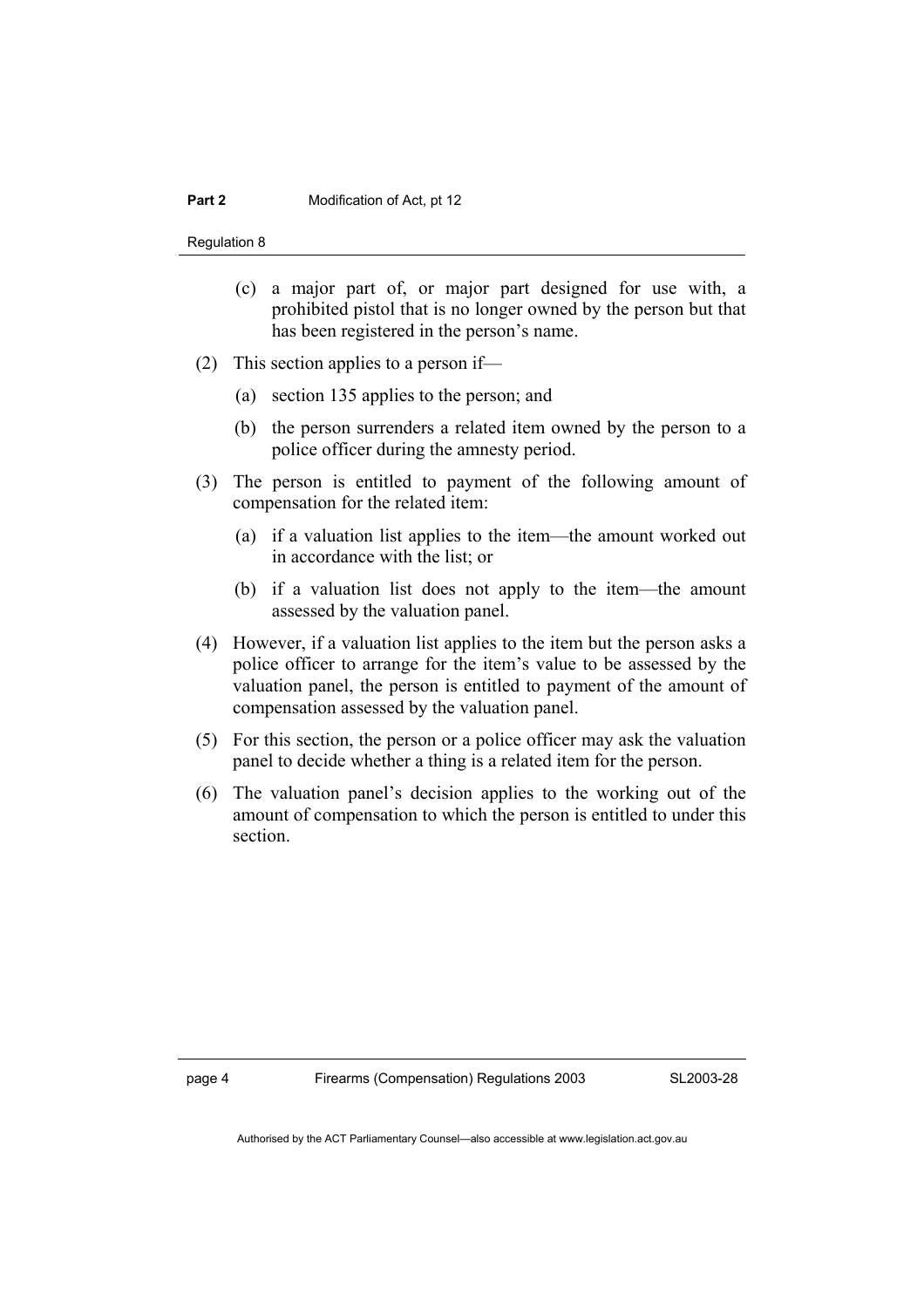#### **9 Section 136**

*substitute* 

#### **136 Compensation for licensed firearms dealers—prohibited pistols**

- (1) This section applies to a prohibited pistol owned by a licensed firearms dealer if—
	- (a) the dealer acquired or ordered the pistol before 20 December 2002; and
	- (b) the dealer surrenders the pistol to a police officer during the amnesty period.
- (2) The dealer is entitled to payment of the following amount of compensation for the pistol:
	- (a) if the pistol was imported by the dealer—the total of the customs value of the pistol determined in accordance with the *Customs Act 1901* (Cwlth), section 159 and 20% of that determined customs value;
	- (b) in any other case—
		- (i) if a valuation list applies to the pistol—the amount worked out in accordance with the list; or
		- (ii) if a valuation list does not apply to the pistol—the amount assessed by the valuation panel.
- (3) However, if a valuation list applies to the pistol but the dealer asks a police officer to arrange for the pistol's value to be assessed by the valuation panel, the dealer is entitled to payment of the amount of compensation assessed by the valuation panel.

SL2003-28

page 5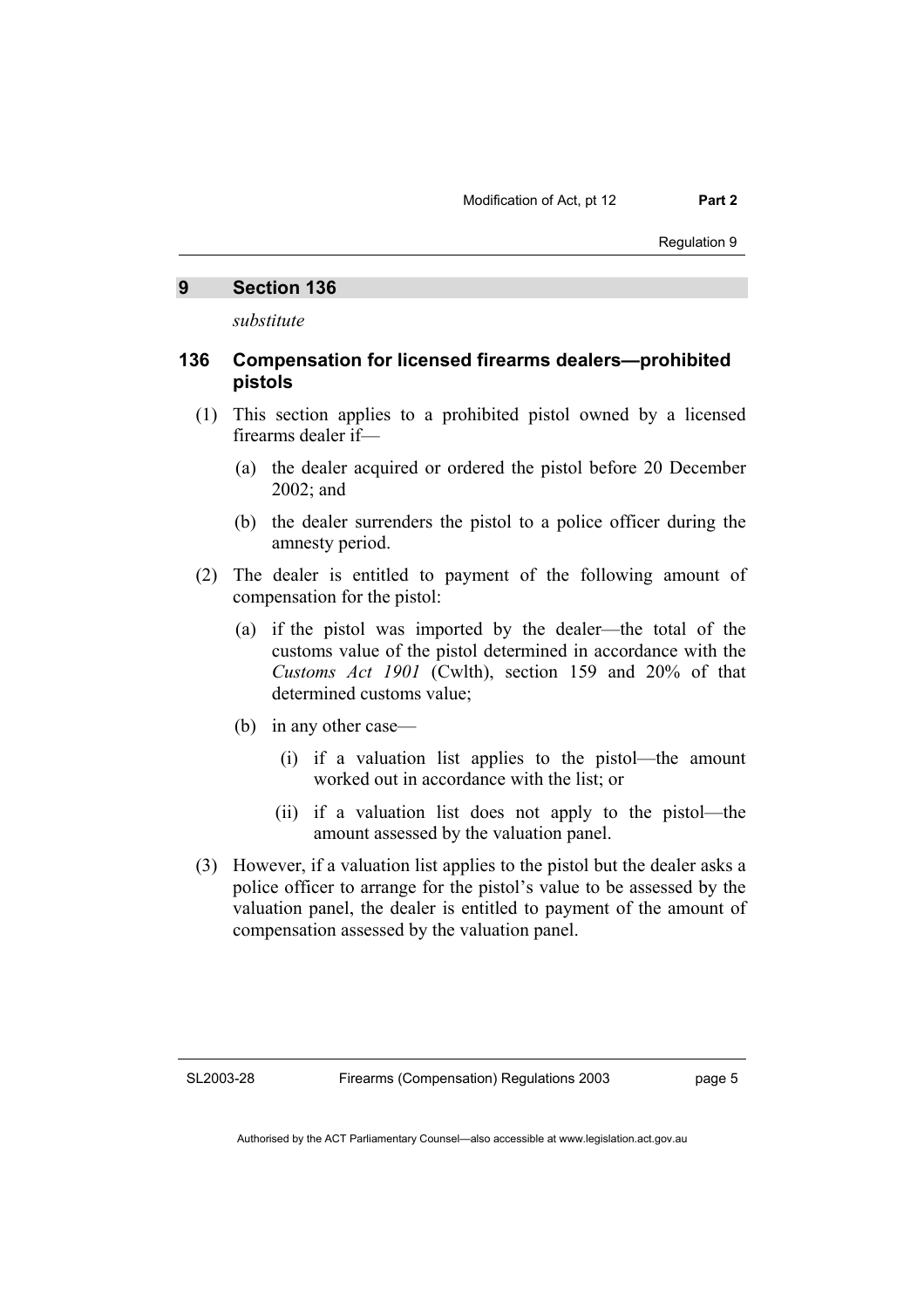Regulation 9

#### **136A Compensation for licensed firearms dealers—other items**

(1) In this section:

*related item* means—

- (a) any part or accessory for a prohibited pistol that can be used only for a prohibited pistol; or
- (b) commercially available factory-loaded ammunition that can be used only by a prohibited pistol.
- (2) This section applies to a licensed firearms dealer if—
	- (a) the dealer acquired or ordered a related item before 20 December 2002; and
	- (b) the dealer surrenders the item to a police officer during the amnesty period.
- (3) For each particular kind of related item surrendered by the dealer, the dealer is entitled to payment of the amount of compensation worked out in accordance with subsection (4) or (5) for a quantity of the item that is not more than a commercially viable stock level for the item.
- (4) The amount of compensation payable to the dealer for a related item is as follows:
	- (a) if the item was imported by the dealer—the total of the customs value of the item determined in accordance with the *Customs Act 1901* (Cwlth), section 159 and 20% of that determined customs value;
	- (b) in any other case—
		- (i) if a valuation list applies to the item—the amount worked out in accordance with the list; or
		- (ii) if a valuation list does not apply to the item—the amount assessed by the valuation panel.

page 6 Firearms (Compensation) Regulations 2003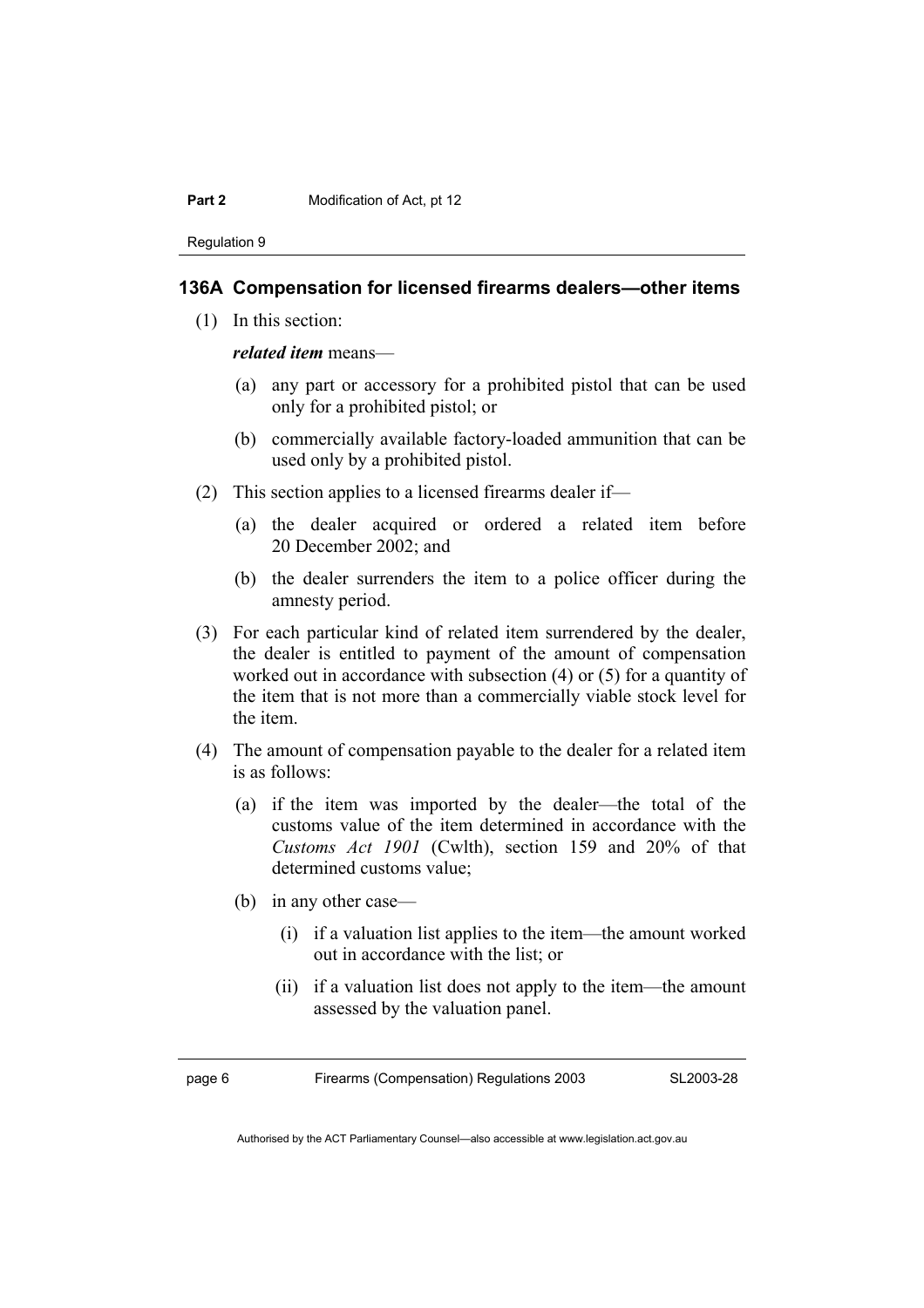- (5) However, if a valuation list applies to the item but the dealer asks a police officer to arrange for the item's value to be assessed by the valuation panel, amount of compensation payable to the dealer is the amount assessed by the valuation panel.
- (6) For this section, the person or a police officer may ask the valuation panel to decide whether—
	- (a) a thing is a related item for the dealer; or
	- (b) the quantity of a related item that is a commercially viable stock level for the item.
- (7) The valuation panel's decision applies to the working out of the amount of compensation to which the dealer is entitled to under this section.

#### **10 Section 137 (2)**

*omit* 

#### **11 New sections 137A and 137B**

*insert* 

#### **137A Compensation for licensed pistol shooters withdrawing from pistol shooting—pistols**

- (1) This section applies to a person to whom section 137 applies.
- (2) The person is entitled to payment of the following amount of compensation for each pistol surrendered by the person under section 137:
	- (a) if a valuation list applies to the pistol—the amount worked out in accordance with the list; or
	- (b) if a valuation list does not apply to the pistol—the amount assessed by the valuation panel.

SL2003-28

page 7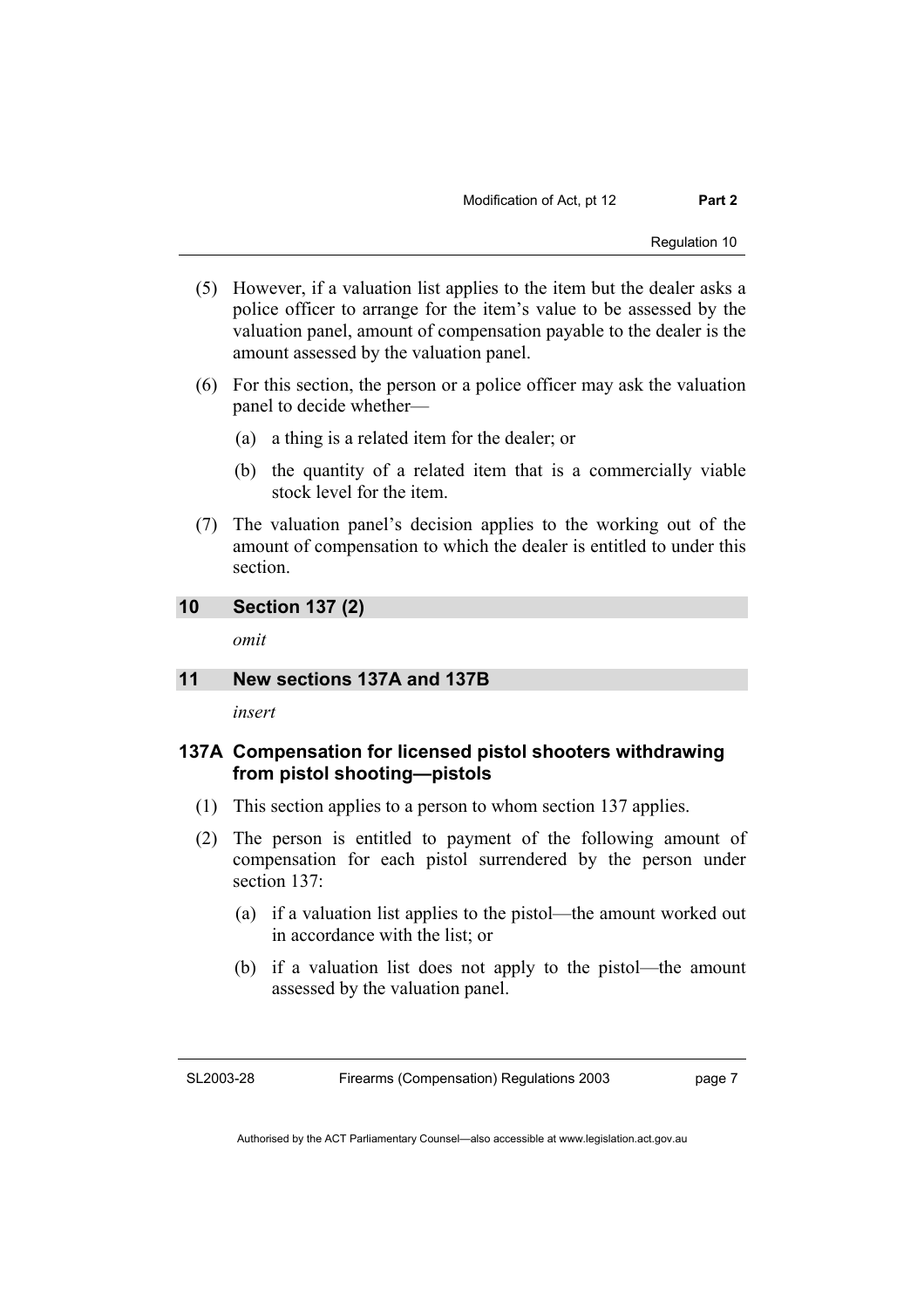Regulation 11

 (3) However, if a valuation list applies to the pistol and the person asks a police officer to arrange for the pistol's value to be assessed by the valuation panel, the person is entitled to payment of the amount of compensation assessed by the valuation panel.

#### **137B Compensation for licensed pistol shooters withdrawing from pistol shooting—other items**

(1) In this section:

*related item*, for a person, means—

- (a) a major part of, or a major part designed for use with, a pistol for which the person is entitled to compensation under section 137; or
- (b) an accessory (including a special holster) that is—
	- (i) specific to a pistol for which the person is entitled to compensation under section 137; and
	- (ii) directly related to the person's participation in pistol shooting; or
- (c) a major part of, or major part designed for use with, a prohibited pistol that is no longer owned by the person but that has been registered in the person's name.
- (2) This section applies to a person if—
	- (a) section 137 applies to the person; and
	- (b) the person surrenders a related item owned by the person to a police officer during the amnesty period.
- (3) The person is entitled to payment of the following amount of compensation for the related item:
	- (a) if a valuation list applies to the item—the amount worked out in accordance with the list; or

page 8 Firearms (Compensation) Regulations 2003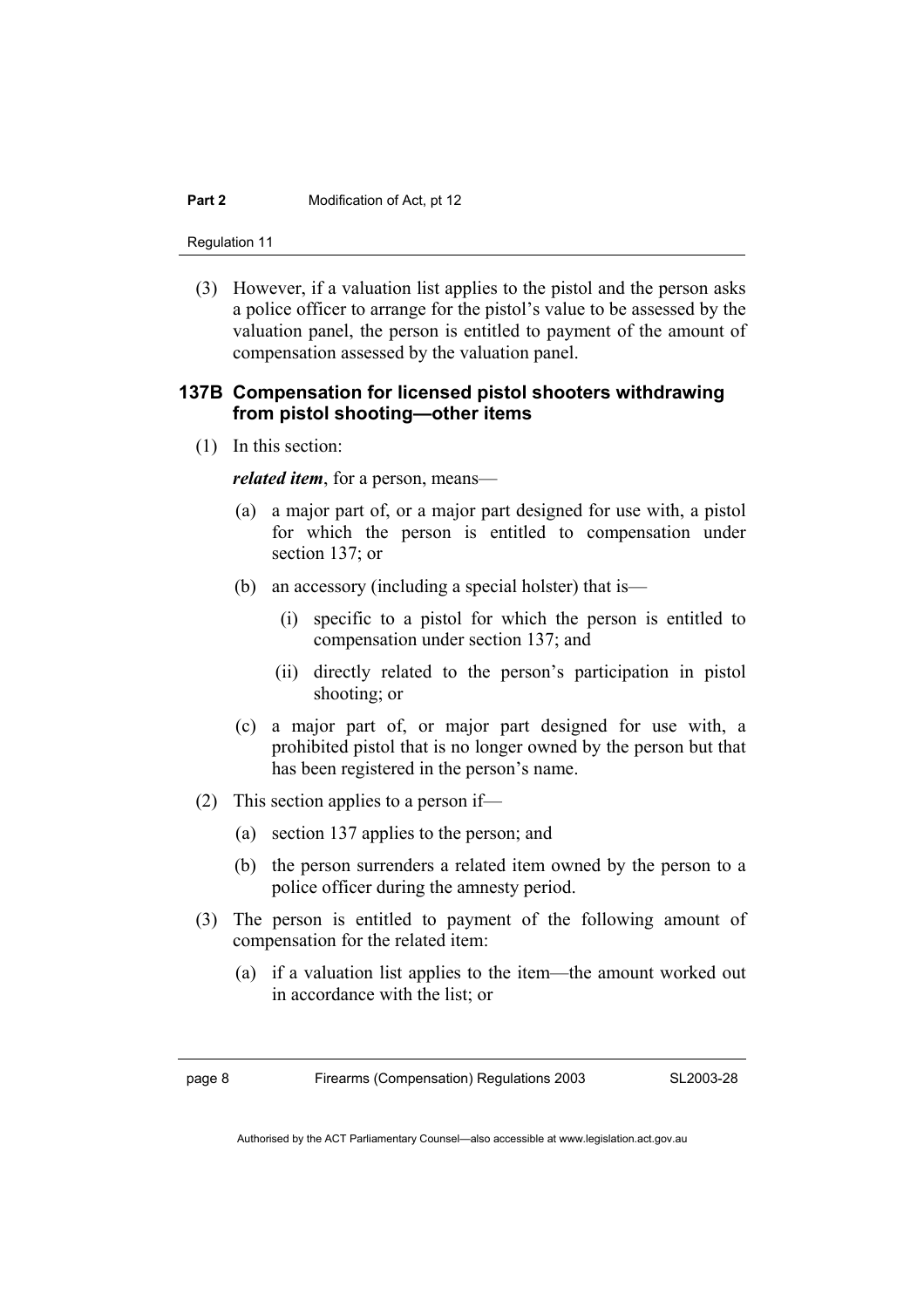- (b) if a valuation list does not apply to the item—the amount assessed by the valuation panel.
- (4) However, if a valuation list applies to the item but the person asks a police officer to arrange for the item's value to be assessed by the valuation panel, the person is entitled to payment of the amount of compensation assessed by the valuation panel.
- (5) For this section, the person or a police officer may ask the valuation panel to decide whether a thing is a related item for the person.
- (6) The valuation panel's decision applies to the working out of the amount of compensation to which the person is entitled to under this section.

### **12 Section 138 (2)**

#### *substitute*

- (2) The person is entitled to payment of the following amount of compensation for the pistol:
	- (a) if a valuation list applies to the pistol—the amount worked out in accordance with the list; or
	- (b) if a valuation list does not apply to the pistol—the amount assessed by the valuation panel.
- (2A) However, if a valuation list applies to the pistol and the person asks a police officer to arrange for the pistol's value to be assessed by the valuation panel, the person is entitled to payment of the amount of compensation assessed by the valuation panel.

#### **13 Section 139**

*omit* 

SL2003-28

page 9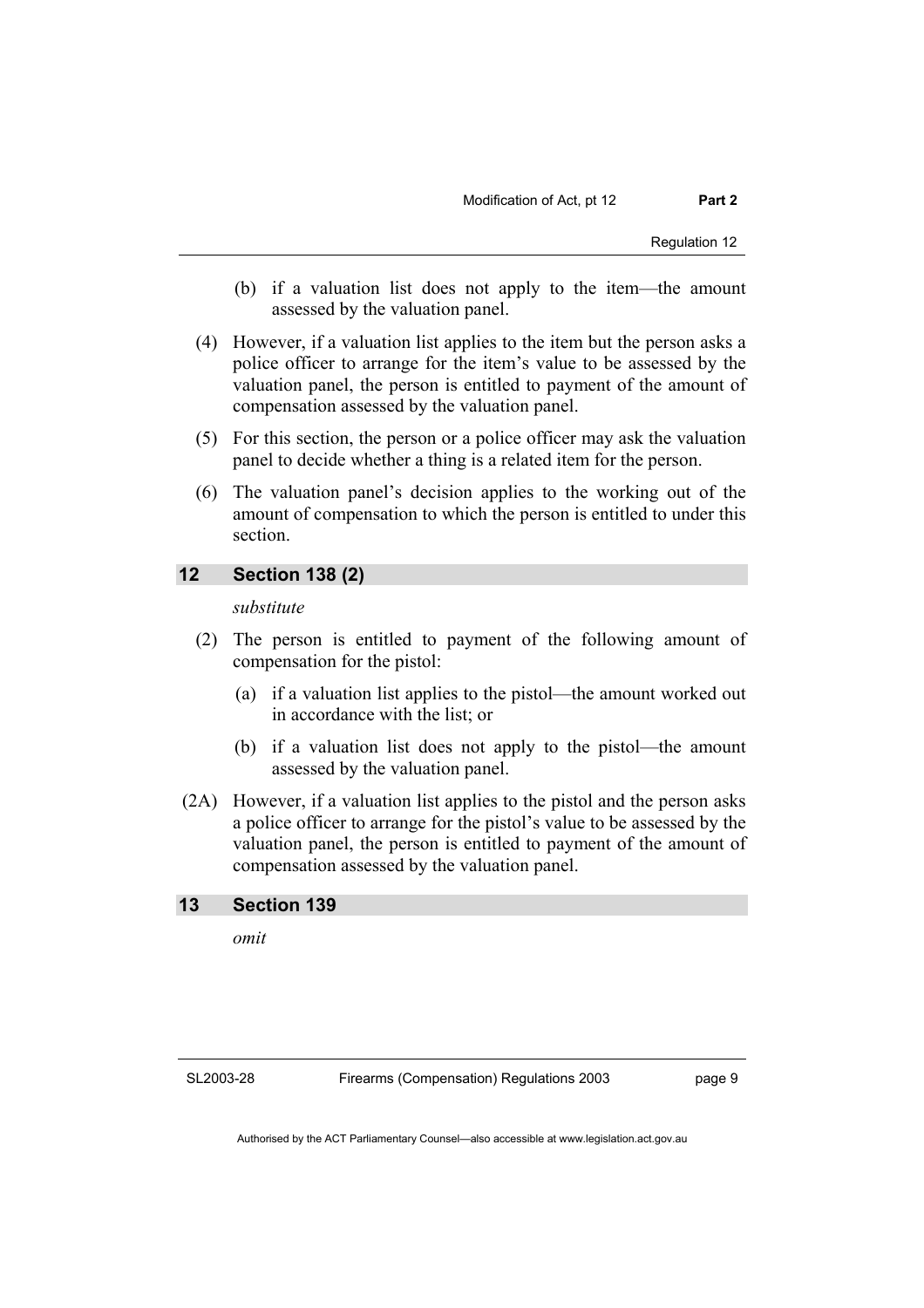Regulation 14

#### **14 Section 140**

*substitute* 

#### **140 Valuation panel**

- (1) The chief executive must arrange for the establishment of a valuation panel constituted by—
	- (a) 4 firearms dealers licensed under the *Firearms Act 1996* (NSW); and
	- (b) 1 police officer exercising functions in relation to the surrender of pistols under this part; and
	- (c) 1 police officer experienced in firearm ballistics.

*Note* For the making of appointments, see Legislation Act, div 19.3.

- (2) The quorum for a meeting of the panel is 1 firearms dealer and 1 police officer.
- (3) The panel has the functions given to it by this part.

page 10 Firearms (Compensation) Regulations 2003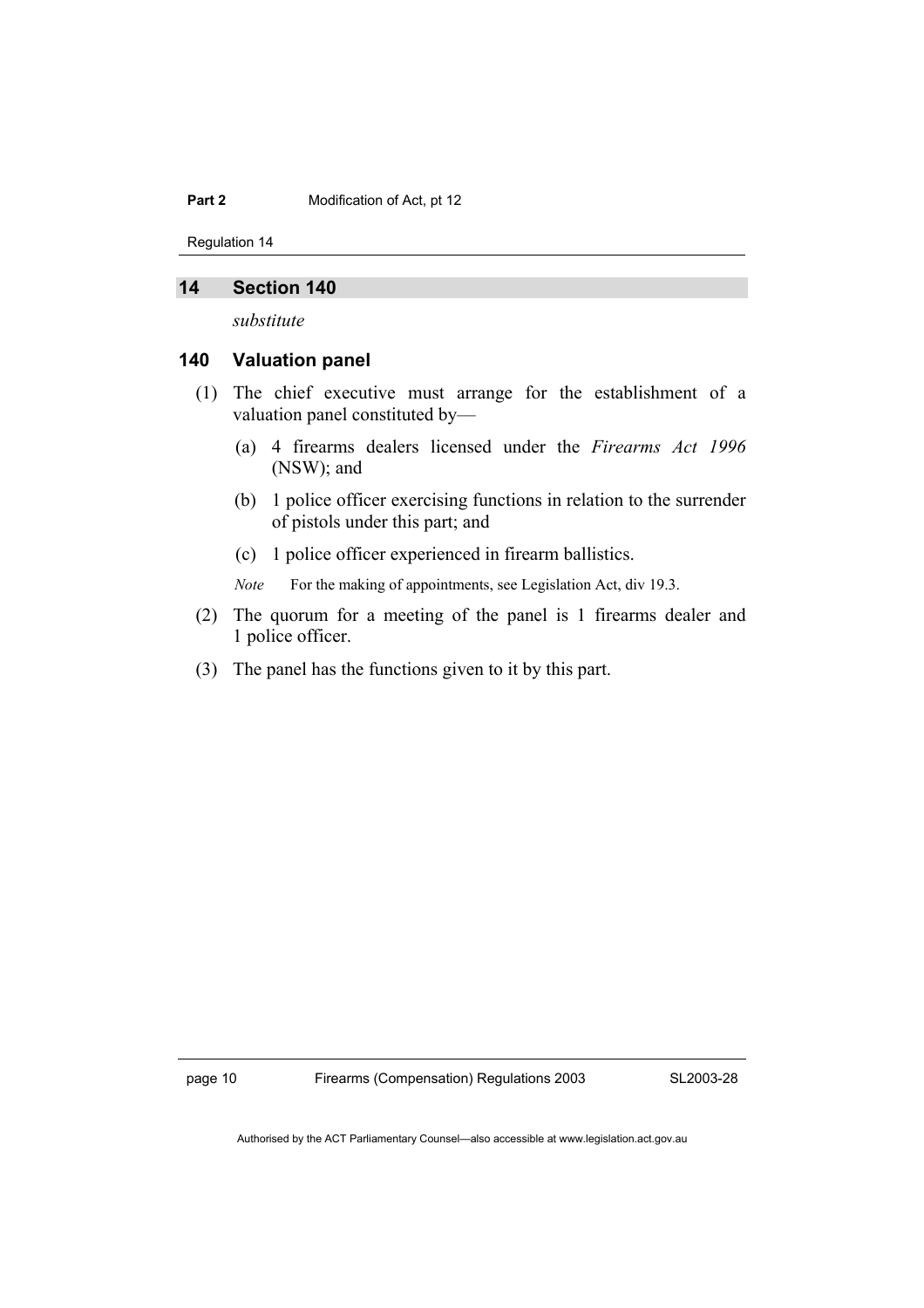Regulation 15

## **Part 3 Amendment of Firearms Regulations**

#### **15 Regulations amended—pt 3**

This part amends the *Firearms Regulations 1997*.

#### **16 Regulation 4**

*omit everything before paragraph (b), substitute* 

#### **4 Not firearms—Act, s 4, def** *firearm*

(1) In this regulation:

*pre-percussion pistol* means a muzzle-loading pistol (including a percussion lock pistol that is muzzle-loading) that uses black powder to propel a projectile, but does not include any breech loading pistol with a rotating cylinder or any other breech loading pistol that accepts metallic cartridges.

- (2) The following are declared not to be firearms:
	- (a) a pre-percussion pistol;
	- (b) a firearm (other than a percussion-fired pistol) manufactured before 1900 for which ammunition is not readily commercially available;

#### **17 Regulation 4 (b) to (f)**

*renumber as regulation 4 (2) (c) to (g)* 

SL2003-28

Firearms (Compensation) Regulations 2003

page 11